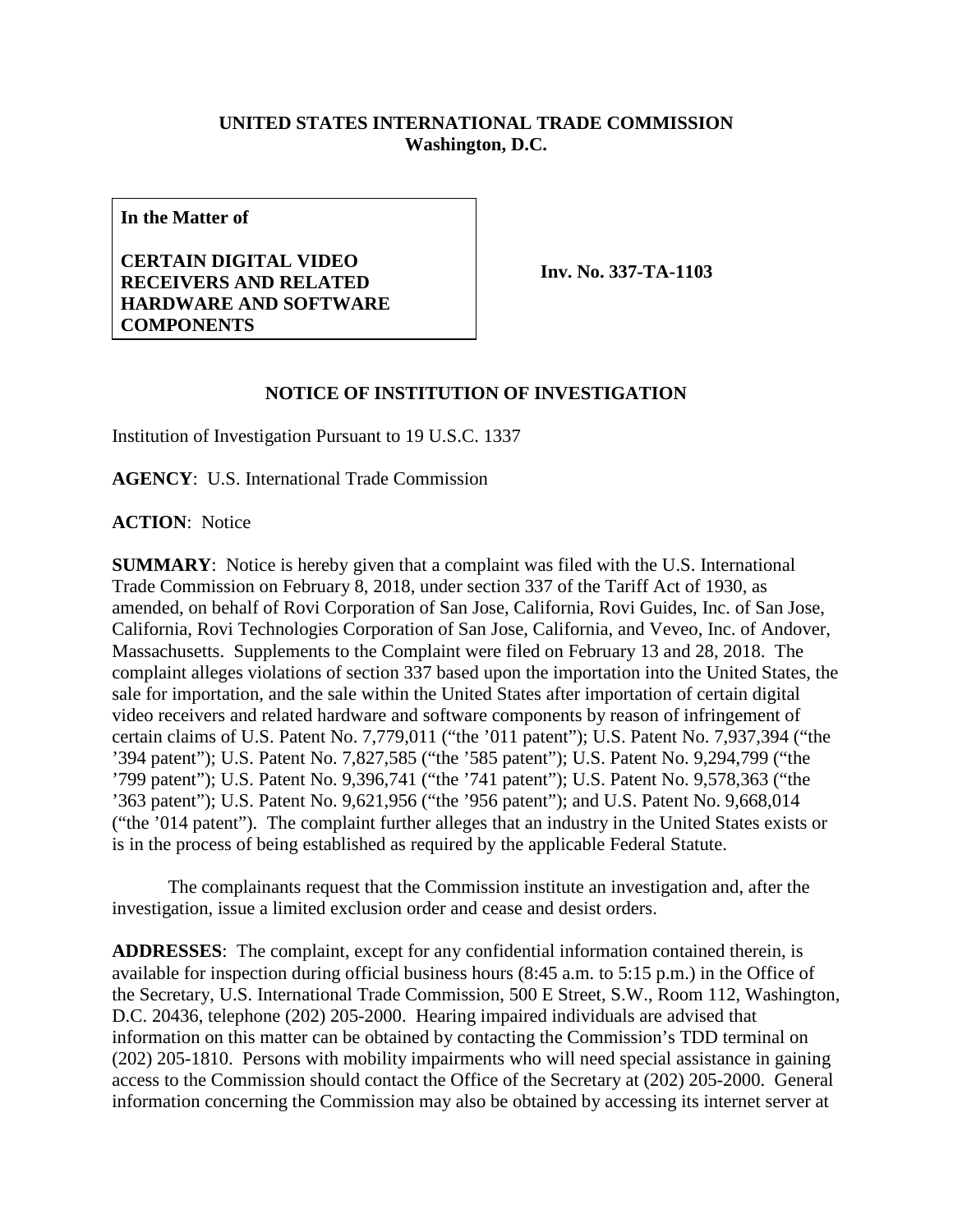[https://www.usitc.gov.](https://www.usitc.gov/) The public record for this investigation may be viewed on the Commission's electronic docket (EDIS) at [https://edis.usitc.gov.](https://edis.usitc.gov/)

**FOR FURTHER INFORMATION CONTACT**: Pathenia M. Proctor, The Office of Unfair Import Investigations, U.S. International Trade Commission, telephone (202) 205-2560.

## **SUPPLEMENTARY INFORMATION**:

**AUTHORITY**: The authority for institution of this investigation is contained in section 337 of the Tariff Act of 1930, as amended, 19 U.S.C. 1337 and in section 210.10 of the Commission's Rules of Practice and Procedure, 19 C.F.R. 210.10 (2017).

**SCOPE OF INVESTIGATION**: Having considered the complaint, the U.S. International Trade Commission, on March 12, 2018, **ORDERED THAT** –

(1) Pursuant to subsection (b) of section 337 of the Tariff Act of 1930, as amended, an investigation be instituted to determine whether there is a violation of subsection (a)(1)(B) of section 337 in the importation into the United States, the sale for importation, or the sale within the United States after importation of certain digital video receivers and related hardware and software components by reason of infringement of one or more of claims 1-3, 5-11, 13-19, and 21-24 of the '011 patent; claims 1, 2, 4-6, and 8-11 of the '394 patent; claims 1, 3, 4, 8, 10, 11, 15, 17, 18, 22, 24, and 25 of the '585 patent; claims 1-3, 5, 7, 9-12, 14, 16, 18, and 28 of the '799 patent; claims 1-3, 5-10, 12, 14-17, 19, and 20 of the '741 patent; claims 1-8, 10-18, and 20 of the '363 patent; claims 1, 2, 4-6, 11, 12, and 14-16 of the '956 patent; and claims 1-4, 7-13, and 17-20 of the '014 patent, and whether an industry in the United States exists or is in the process of being established as required by subsection (a)(2) of section 337;

(2) For the purpose of the investigation so instituted, the following are hereby named as parties upon which this notice of investigation shall be served:

(a) The complainants are:

Rovi Corporation 2160 Gold Street San Jose, CA 95002

Rovi Guides, Inc. 2160 Gold Street San Jose, CA 95002

Rovi Technologies Corporation 2160 Gold Street San Jose, CA 95002

Veveo, Inc. 40 Shattuck Road, Suite 303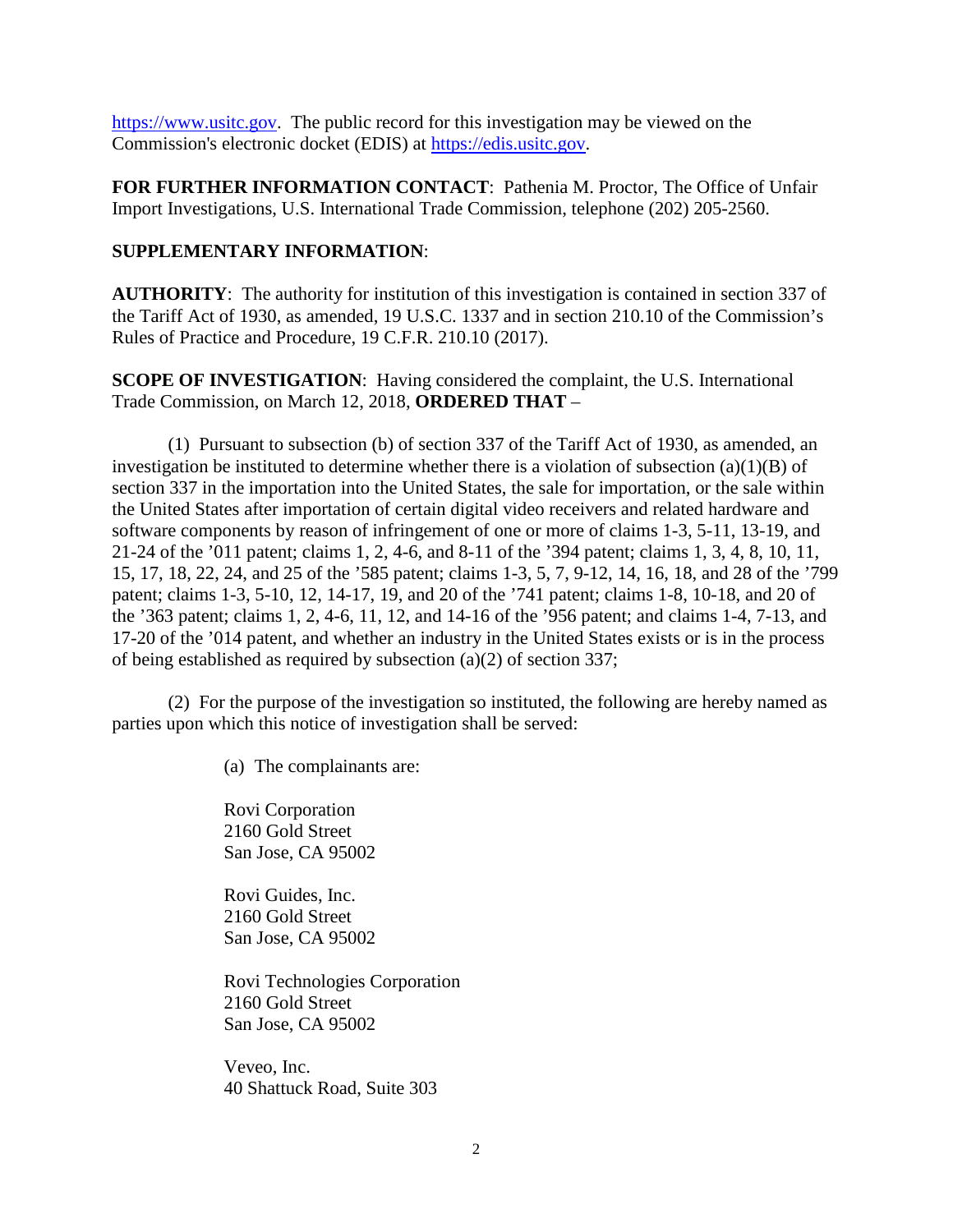Andover, MA 01810

(b) The respondents are the following entities alleged to be in violation of section 337, and are the parties upon which the complaint is to be served:

> Comcast Corporation One Comcast Center 1701 John F. Kennedy Boulevard Philadelphia, PA 19103

Comcast Cable Communications, LLC One Comcast Center 1701 John F. Kennedy Boulevard Philadelphia, PA 19103

Comcast Cable Communications Management, LLC One Comcast Center 1701 John F. Kennedy Boulevard Philadelphia, PA 19103

Comcast Business Communications, LLC One Comcast Center 1701 John F. Kennedy Boulevard Philadelphia, PA 19103

Comcast Holdings Corporation One Comcast Center 1701 John F. Kennedy Boulevard Philadelphia, PA 19103

Comcast Shared Services, LLC 330 N. Wabash Avenue 22 Chicago, IL 60611-3586

(c) The Office of Unfair Import Investigations, U.S. International Trade Commission, 500 E Street, S.W., Suite 401, Washington, D.C. 20436; and

(3) For the investigation so instituted, the Chief Administrative Law Judge, U.S. International Trade Commission, shall designate the presiding Administrative Law Judge.

Responses to the complaint and the notice of investigation must be submitted by the named respondents in accordance with section 210.13 of the Commission's Rules of Practice and Procedure, 19 C.F.R. 210.13. Pursuant to 19 C.F.R. 201.16(e) and 210.13(a), such responses will be considered by the Commission if received not later than 20 days after the date of service by the Commission of the complaint and the notice of investigation. Extensions of time for submitting responses to the complaint and the notice of investigation will not be granted unless good cause therefor is shown.